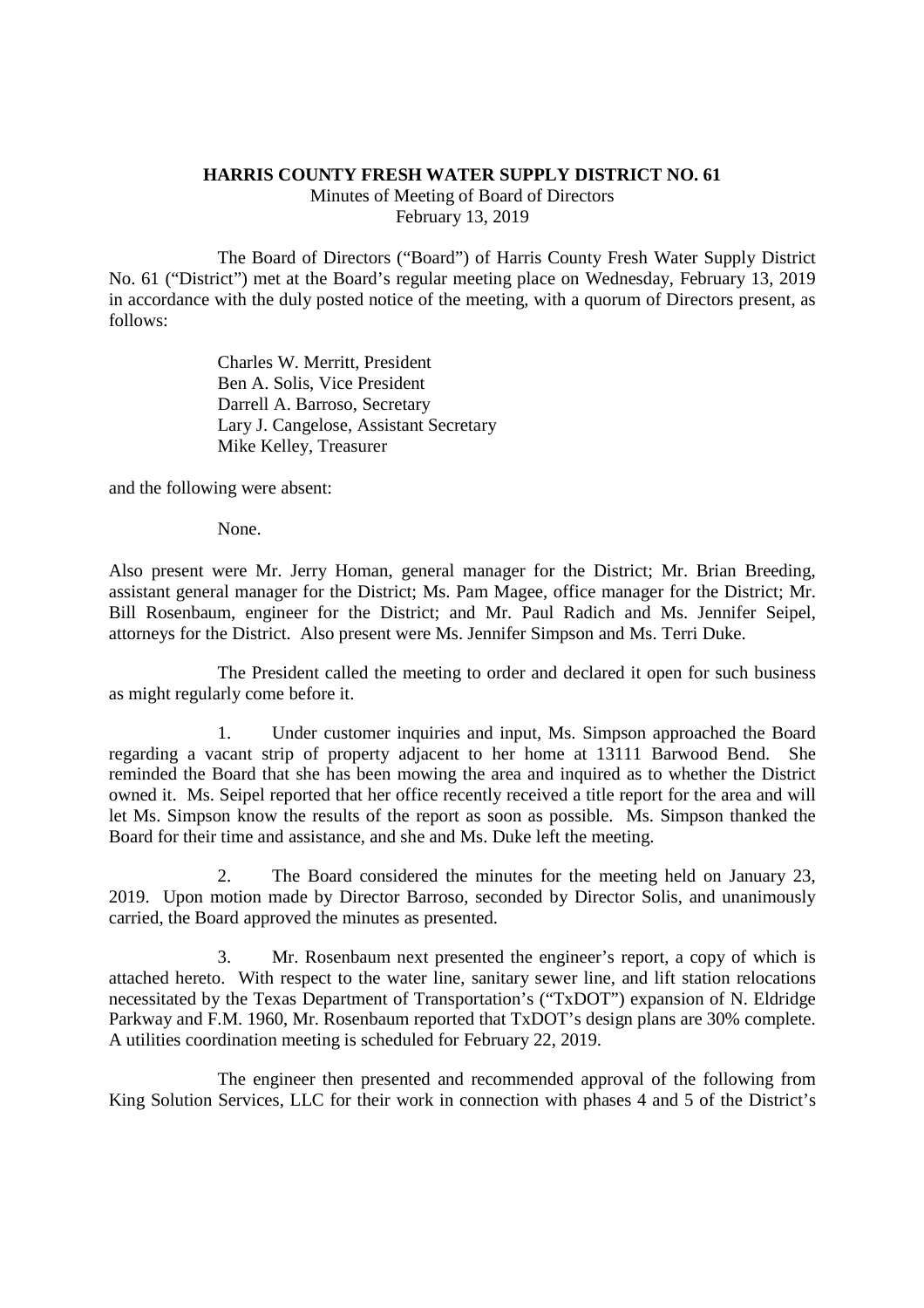sanitary sewer rehabilitation project: (i) a Change Order in the amount of \$3,650.00 and (ii) Pay Application No. 6 in the amount of \$211,882.50.

After further review, upon motion made by Director Kelley, seconded by Director Solis, and unanimously carried, the Board approved the change order, pay application, and engineer's report as presented.

4. The Board considered payment of the general fund bills. After review, upon motion made by Director Barroso, seconded by Director Cangelose, and unanimously carried, the Board approved payment of the general fund bills as presented.

5. Ms. Magee, Mr. Homan, and Mr. Breeding presented the management report. Ms. Magee presented the November SPA check from the City of Houston in the amount of \$93,419.04.

Mr. Breeding reported that he continues to work on water conservation and other reports and the District's automated meter project.

Mr. Breeding also stated that the owner of 12403 Aste Lane has poured concrete in front of his home. The modification is subject to Harris County, not District, approval.

Mr. Homan noted that a large nearby tract is under contract for sale, and Harris County Municipal Utility District No. 248 ("MUD No. 248") is looking to annex and serve the tract.

Mr. Homan also stated that MUD No. 248 approved a rate increase with respect to the Operations Agreement by and between MUD No. 248 and the District.

Lastly, Mr. Breeding reported that the District has not heard anything new from the resident residing at 13918 White Oak Glen, who made a claim that he backed his vehicle into a District backhoe parked outside his house.

Upon motion made by Director Solis, seconded by Director Barroso, and unanimously carried, the Board approved the management report as presented.

6. The Board discussed the North Harris County Regional Water Authority (the "Authority"). Several Directors attended the latest meeting of the Authority, at which the Authority discussed the overall cost of the surface water conversion project.

7. With respect to the Water Users Coalition, Mr. Homan stated that he had no new information.

8. At 7:05 p.m., the Board entered into executive session to discuss the status of the District's litigation with Magellan Pipeline Company, L.P. ("Magellan"). At the request of Mr. Homan, the Board asked the attorneys, the engineer, and Ms. Magee to leave the meeting for the first portion of the discussion. At 9:27 p.m., the Board exited executive session and reconvened its regular meeting. Upon motion made by Director Barroso, seconded by Director Cangelose, and unanimously carried, the Board instructed the attorneys to negotiate the First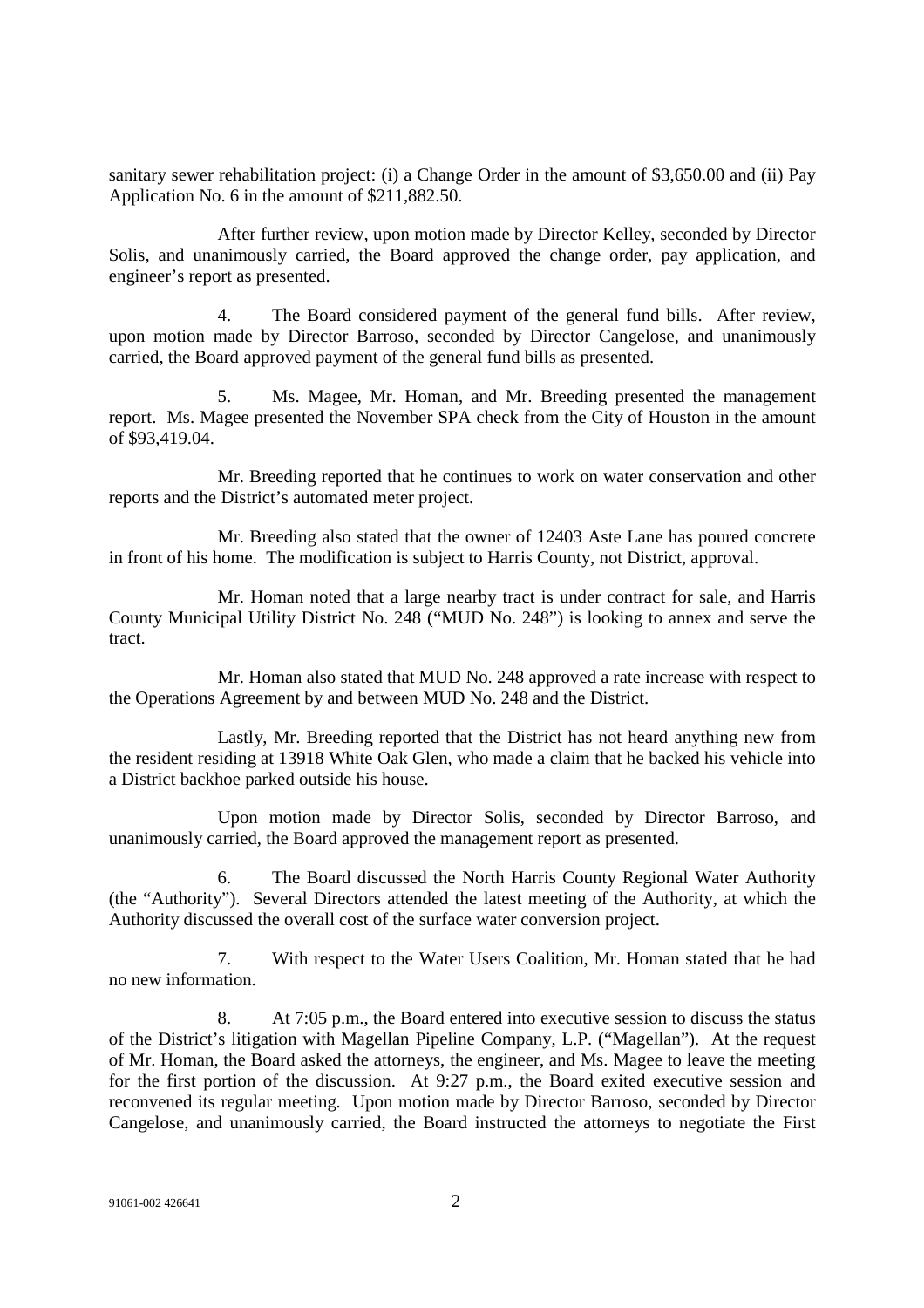Amendment of Right of Entry and Possession presented by Magellan, with two requested changes: (i) that the document be revised to confirm that both the pipeline and the easement itself are outside the 150 foot buffer zone established by the sanitary control easement held by the District, and (ii) that language regarding a future agreement to adjust the pipeline be removed from the document. The Board of Directors also made it clear to the legal team that they support and have complete confidence in their management staff, and desire the legal team to consult, collaborate and listen to the management team in matters relating to the Magellan pipeline project negotiations.

9. The Board lastly considered items for the next Board meeting, including the First Amendment of Right of Entry and Possession with Magellan.

There being no further business to come before the Board, the meeting was adjourned.

Secretary